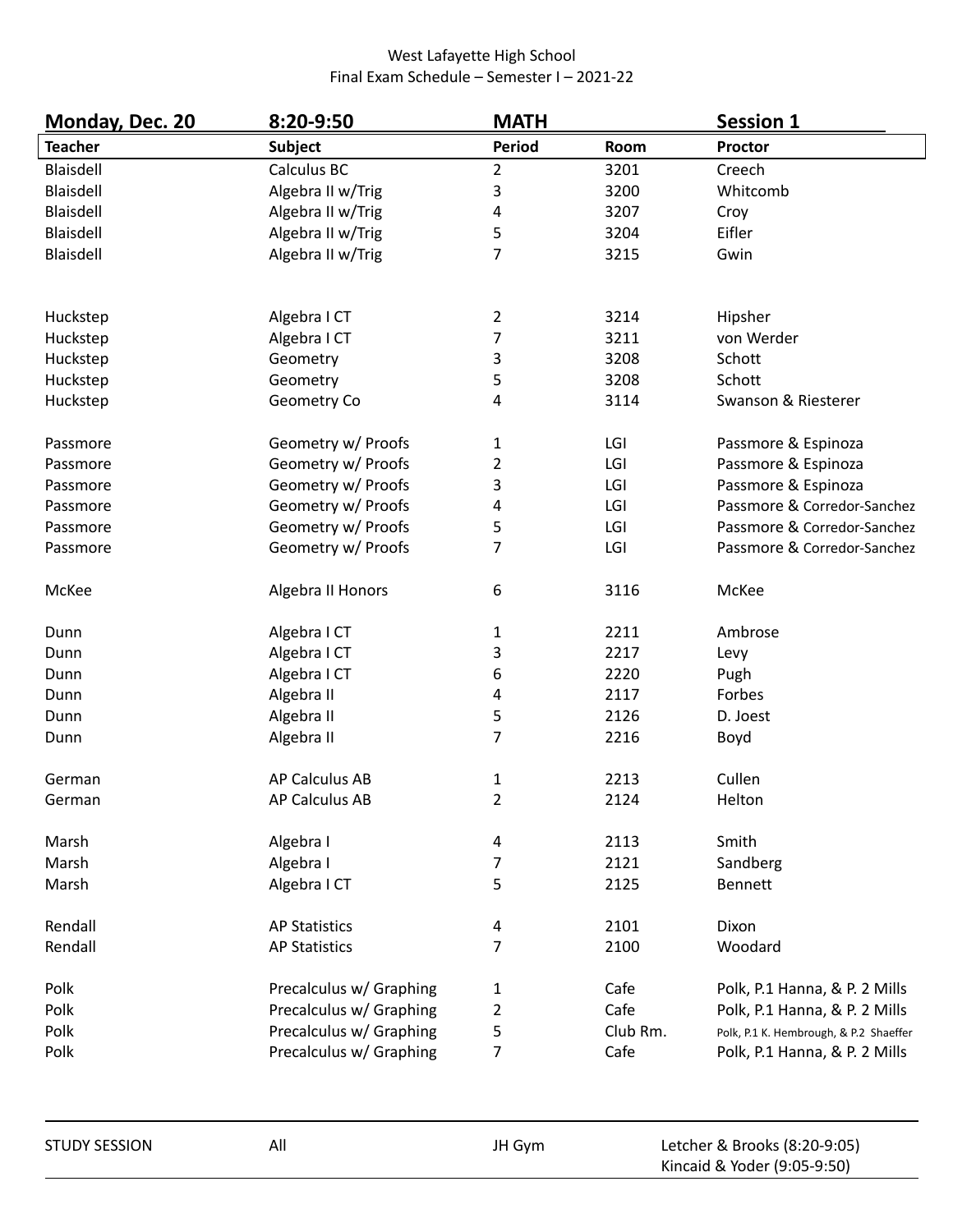| Monday, Dec. 20 | 9:55-11:26             | <b>ELECTIVES</b> |      | <b>Session 2</b> |
|-----------------|------------------------|------------------|------|------------------|
| <b>Teacher</b>  | <b>Subject</b>         | <b>Period</b>    | Room | <b>Proctor</b>   |
| Ambrose         | AP Micro               | 1                | 1211 | Beyogle          |
| Ambrose         | AP Micro               | 3                | 1207 | Studt            |
| Ambrose         | Econ                   | 4                | 2113 | Smith            |
| Ambrose         | Econ                   | 6                | 2116 | Shaeffer         |
| Rendall         | <b>Geometry Honors</b> | 5                | 3110 | Rendall          |
| Heim            | <b>Culinary II</b>     | $\mathbf{1}$     | 1311 | Heim             |
| Fordyce         | Health                 | 3                | 2117 | Forbes           |
| Fordyce         | Health                 | 6                | 2121 | Sandberg         |
| VanArsdel       | Health                 | 2                | 2101 | Dixon            |
| VanArsdel       | Health                 | 5                | 2124 | Helton           |
| Croy            | Anatomy                | 4                | 3200 | Whitcomb         |
| Croy            | Anatomy                | 5                | 3211 | von Werder       |

\_\_\_\_\_\_\_\_\_\_\_\_\_\_\_\_\_\_\_\_\_\_\_\_\_\_\_\_\_\_\_\_\_\_\_\_\_\_\_\_\_\_\_\_\_\_\_\_\_\_\_\_\_\_\_\_\_\_\_\_\_\_\_\_\_\_\_\_\_\_\_\_\_\_\_\_\_\_\_\_\_\_\_\_\_\_\_\_\_\_\_\_\_\_\_\_\_\_\_\_\_\_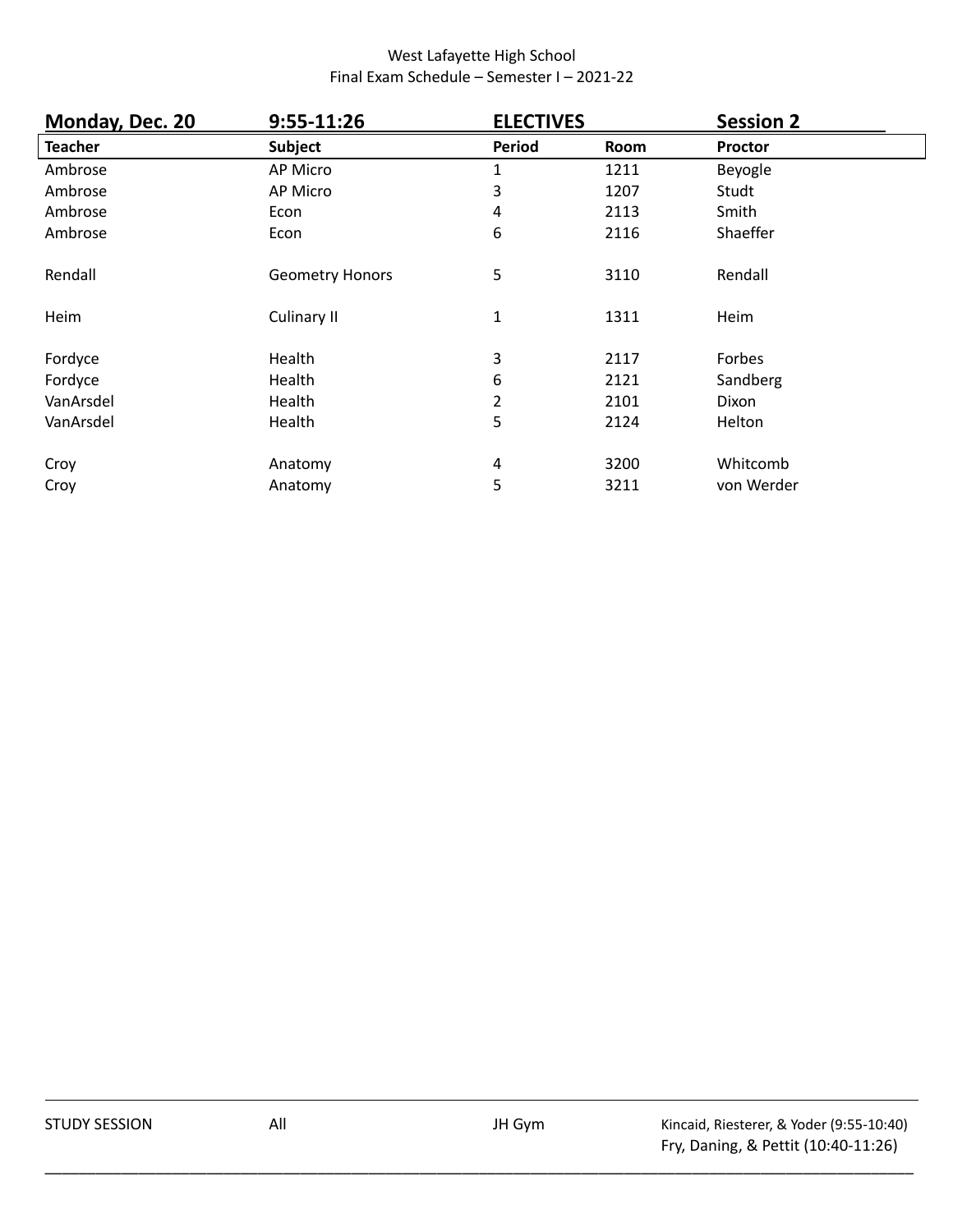| Monday, Dec. 20  | 1:28-3:09          | <b>World Language</b> |         | <b>Session 3</b> |
|------------------|--------------------|-----------------------|---------|------------------|
| <b>Teacher</b>   | <b>Subject</b>     | <b>Period</b>         | Room    | Proctor          |
| Espinoza         | Spanish I          | $\mathbf{1}$          | 3115    | Blaisdell        |
| Espinoza         | Spanish III        | $\overline{2}$        | 3106    | Dunn             |
| Espinoza         | Spanish III        | 6                     | 3114    | Huckstep         |
| Espinoza         | Spanish III Pre AP | 7                     | 3116    | McKee            |
| Espinoza         | AP Spanish         | 3                     | 3105    | Passmore         |
| Espinoza         | AP Spanish         | 5                     | 3109    | Polk             |
| Corredor-Sanchez | Spanish II         | $\mathbf 1$           | Cafe    | Corredor-Sanchez |
| Corredor-Sanchez | Spanish II         | $\overline{2}$        | Cafe    | Corredor-Sanchez |
| Corredor-Sanchez | Spanish II         | 3                     | Cafe    | Corredor-Sanchez |
| Corredor-Sanchez | Spanish II         | 4                     | Cafe    | Woodard          |
| Corredor-Sanchez | Spanish II         | 6                     | Cafe    | Heim             |
| Studt            | German I           | 3                     | LGI     | Studt            |
| Studt            | German I           | 6                     | LGI     | Studt            |
| Studt            | German II          | 2                     | LGI     | Studt            |
| Studt            | German III         | 5                     | LGI     | Fry              |
| Studt            | German IV AP       | 7                     | LGI     | VanArsdel        |
| White            | Spanish I          | $\overline{2}$        | 3201    | Creech           |
| White            | Spanish I          | 4                     | 3204    | Eifler           |
| White            | Spanish I          | 5                     | 3215    | Gwin             |
| White            | Spanish I          | 6                     | 3214    | Hipsher          |
| Beyogle          | French I           |                       | 2211    | Ambrose          |
|                  | French I           | 6<br>7                | 2219    | <b>Boaz</b>      |
| Beyogle          | French III         | $\overline{2}$        | 2126    | D. Joest         |
| Beyogle          | French III         |                       | 2217    |                  |
| Beyogle          |                    | 4                     |         | Levy             |
| Beyogle          | AP French          | 5                     | 2220    | Pugh             |
| Bapin            | French II          | $\overline{c}$        | Library | Bapin & Standish |
| <b>Bapin</b>     | French II          | 3                     | Library | Bapin & Standish |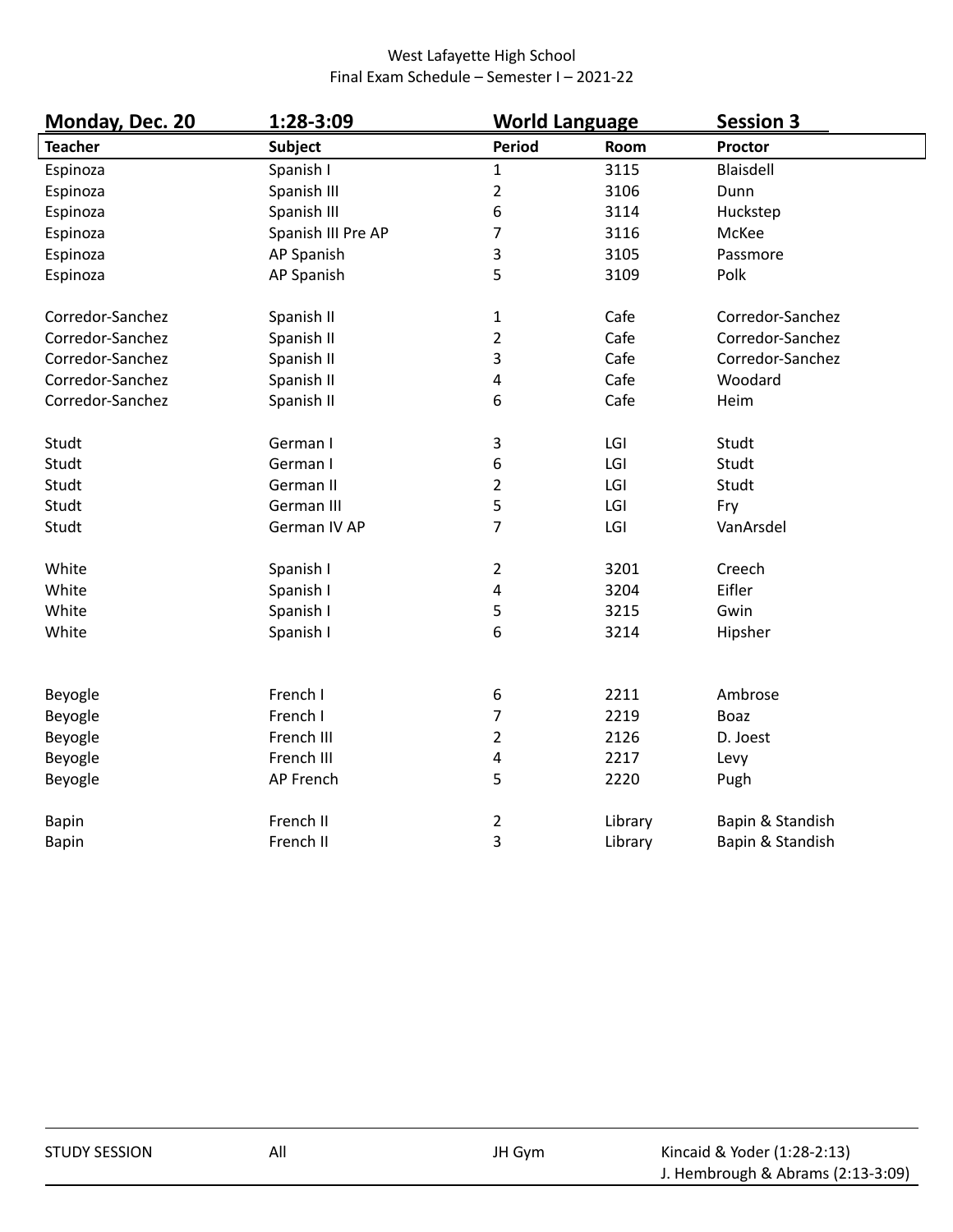| Tuesday, Dec. 21 | 8:20-9:50               | <b>Science</b> |      | <b>Session 4</b> |
|------------------|-------------------------|----------------|------|------------------|
| <b>Teacher</b>   | <b>Subject</b>          | <b>Period</b>  | Room | Proctor          |
| Whitcomb         | AP Physics C            | $\mathbf{1}$   | 3115 | Blaisdell        |
| Whitcomb         | AP Physics C            | 2              | 3106 | Dunn             |
| Whitcomb         | Physics I Honors        | 4              | 3112 | German           |
| Whitcomb         | Physics I Honors        | 6              | 3105 | Passmore         |
| Whitcomb         | Physics I Honors        | 7              | 3109 | Polk             |
| Schott           | <b>Chemistry Honors</b> | $\mathbf{1}$   | 1205 | <b>Bennett</b>   |
| Schott           | <b>Chemistry Honors</b> | 2              | 1210 | Corredor-Sanchez |
| Schott           | <b>Chemistry Honors</b> | 3              | 1212 | Espinoza         |
| Hipsher          | Earth/Space II          | $\mathbf{1}$   | 2211 | Ambrose          |
| Hipsher          | Earth/Space II          | 2              | 2216 | Boyd             |
| Hipsher          | Earth/Space II          | 7              | 2126 | D. Joest         |
| Hipsher          | Earth/Space I           | 3              | 2217 | Levy             |
| Hipsher          | AP Environmental        | 4              | 2220 | Pugh             |
| Hipsher          | AP Environmental        | 6              | 2118 | Mills            |
| von Werder       | Physics I               | 1              | 2100 | Woodard          |
| von Werder       | Physics I               | 2              | 2101 | Dixon            |
| von Werder       | <b>AP Chemistry</b>     | 5              | 2117 | Forbes           |
| von Werder       | <b>AP Chemistry</b>     | 6              | 2124 | Helton           |
| von Werder       | <b>AP Chemistry</b>     | 7              | 2121 | Sandberg         |
| Gwin             | Chemistry               | 4              | LGI  | Cullen           |
| Gwin             | Chemistry               | 5              | LGI  | Culen            |
| Gwin             | Chemistry               | 6              | LGI  | Heim             |
| Gwin             | Chemistry               | 7              | LGI  | Heim             |
| Creech           | <b>Biology Honors</b>   | $\mathbf 1$    | Cafe | Kincaid & Yoder  |
| Creech           | <b>Biology Honors</b>   | 2              | Cafe | Kincaid & Yoder  |
| Creech           | <b>Biology Honors</b>   | 3              | Cafe | Kincaid & Yoder  |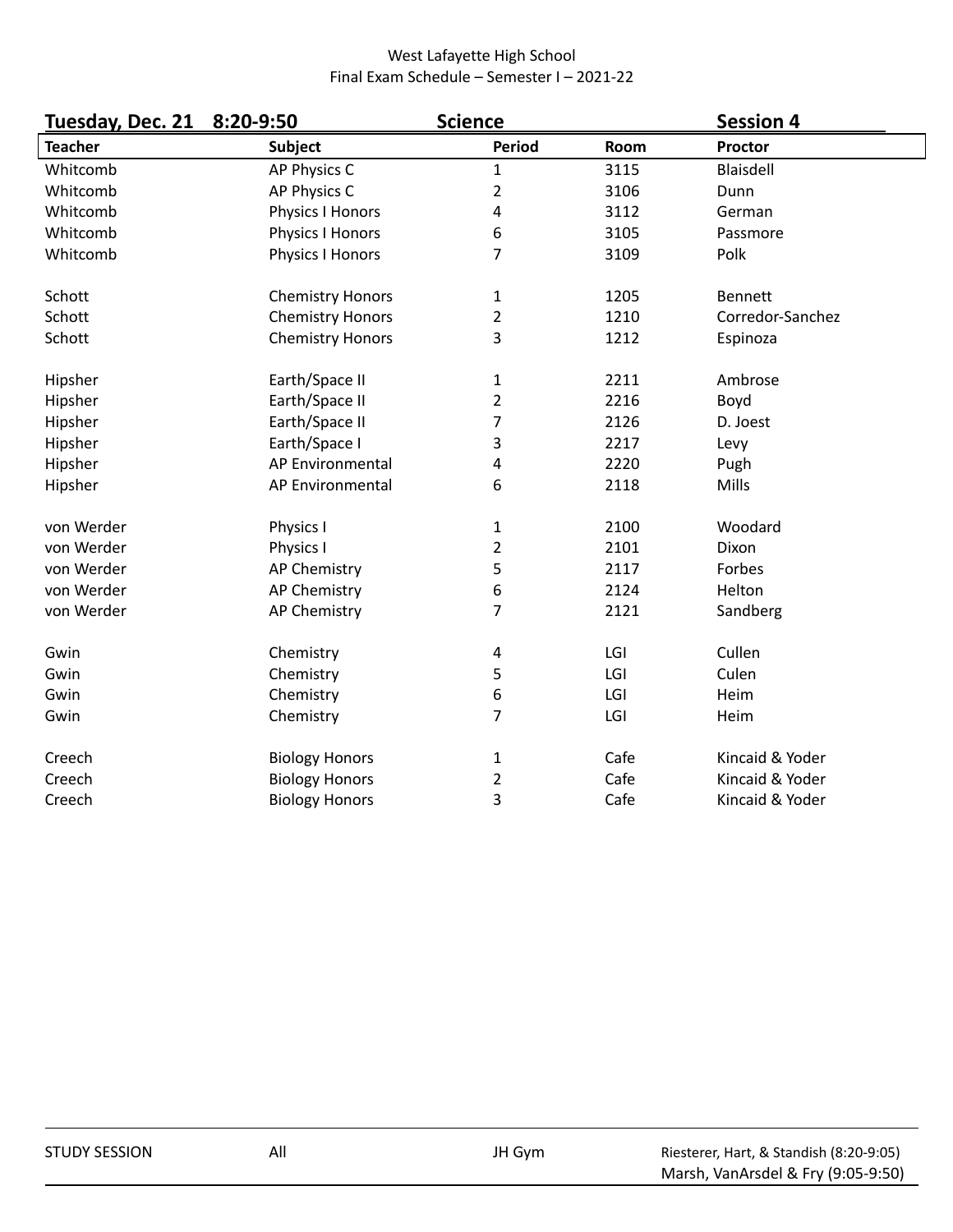| Tuesday, Dec. 21 9:55-11:26 |                               | <b>ELECTIVES</b> |         | <b>Session 5</b> |  |
|-----------------------------|-------------------------------|------------------|---------|------------------|--|
| <b>Teacher</b>              | <b>Subject</b>                | Period           | Room    | Proctor          |  |
| Pugh                        | AP European History           | 1                | 2220    | Pugh             |  |
| Pugh                        | AP European History           | 4                | 2220    | Pugh             |  |
| Heim                        | <b>Culinary Arts I</b>        | $\overline{4}$   | 1311    | Heim             |  |
| Creech                      | AP Biology                    | 5                | 1211    | Beyogle          |  |
| Creech                      | AP Biology                    | 6                | 1207    | Studt            |  |
| Creech                      | AP Biology                    | 7                | 1206    | White            |  |
| Smith                       | English 9                     | $\overline{4}$   | 2113    | Smith            |  |
| Forbes                      | English 9                     | 1                | 3208    | Schott           |  |
| Forbes                      | English 9                     | 2                | 2211    | Ambrose          |  |
| Forbes                      | English 9                     | 5                | 2126    | D. Joest         |  |
| Forbes                      | English 9                     | 7                | 2217    | Levy             |  |
| Sandberg                    | English 9                     | 3                | 2116    | Shaeffer         |  |
| Cullen                      | <b>Business Management</b>    | 3                | Library | Cullen           |  |
| Cullen                      | <b>Marketing Fundamentals</b> | 4                | Library | Cullen           |  |
| Cullen                      | <b>Marketing Fundamentals</b> | 6                | Library | Cullen           |  |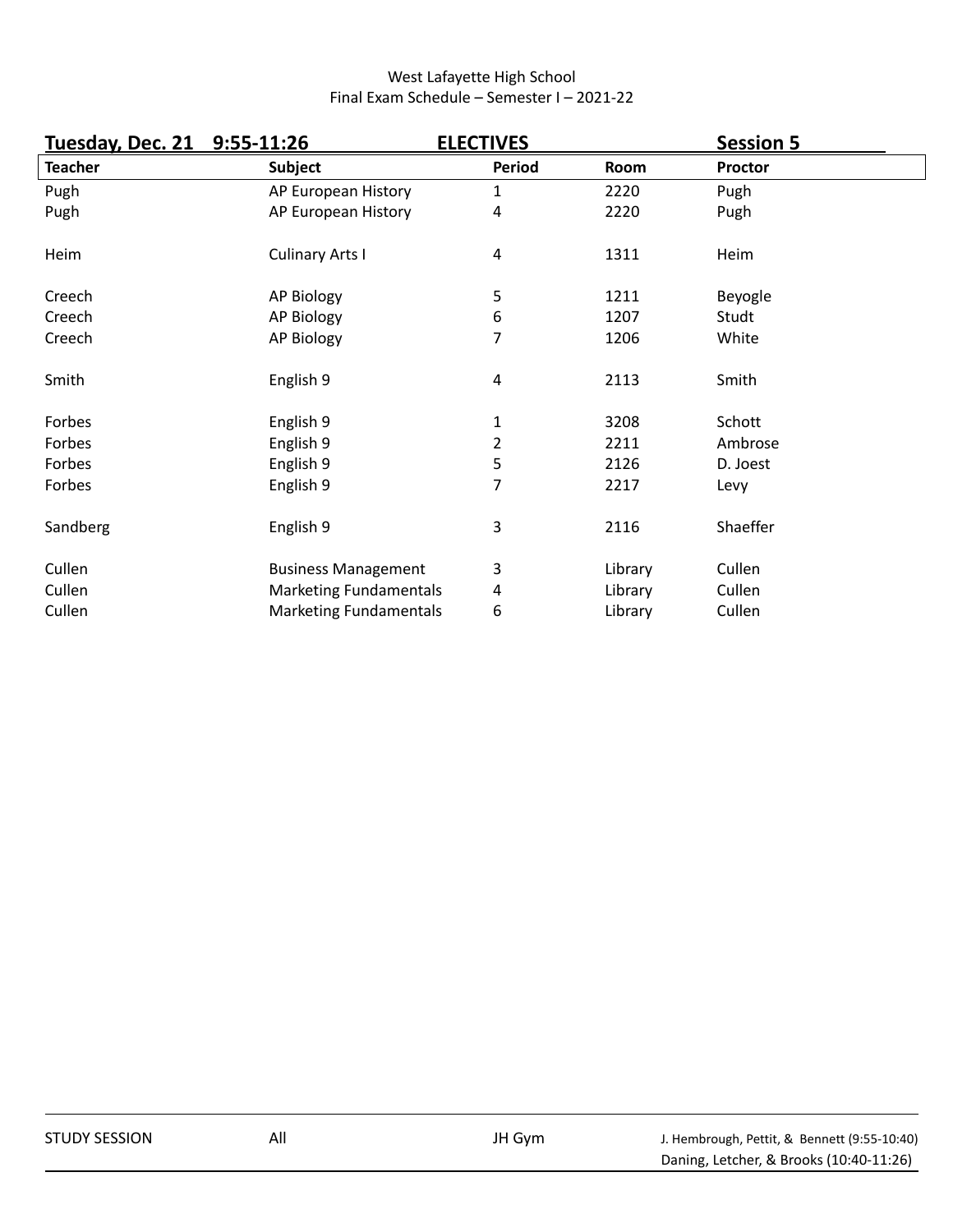| Tuesday, Dec. 21 | 1:28-3:09        | <b>English</b>   |      | <b>Session 6</b> |  |
|------------------|------------------|------------------|------|------------------|--|
| <b>Teacher</b>   | <b>Subject</b>   | Period           | Room | Proctor          |  |
| Forbes           | English Lit "A"  | 4                | 3109 | Polk             |  |
| Shaeffer         | Film Lit         | 3                | 3105 | Passmore         |  |
| Shaeffer         | Film Lit         | 4                | 3201 | Creech           |  |
| Shaeffer         | Film Lit         | 5                | 3207 | Croy             |  |
| Shaeffer         | Film Lit         | $\overline{7}$   | 3204 | Eifler           |  |
| Helton           | AP English       | 1                | 3215 | Gwin             |  |
| Helton           | English Lit "B"  | 4                | 3214 | Hipsher          |  |
| Helton           | English Lit "B"  | 6                | 3208 | Schott           |  |
| Mills            | English 9 Honors | $\boldsymbol{6}$ | 1207 | Studt            |  |
| Mills            | English 9 Honors | 7                | 1206 | White            |  |
| Dixon            | World Lit        | 1                | LGI  | Dunn             |  |
| Dixon            | World Lit        | 3                | LGI  | Dunn             |  |
| Dixon            | World Lit        | 5                | LGI  | Blaisdell        |  |
| Dixon            | World Lit        | 7                | LGI  | <b>Blaisdell</b> |  |
| Sandberg         | World Lit        | $\overline{2}$   | 2113 | Smith            |  |
| Sandberg         | World Lit        | 4                | 2100 | Woodard          |  |
| Sandberg         | World Lit        | 5                | Cafe | Abrams           |  |
| Sandberg         | World Lit        | 6                | Cafe | Standish         |  |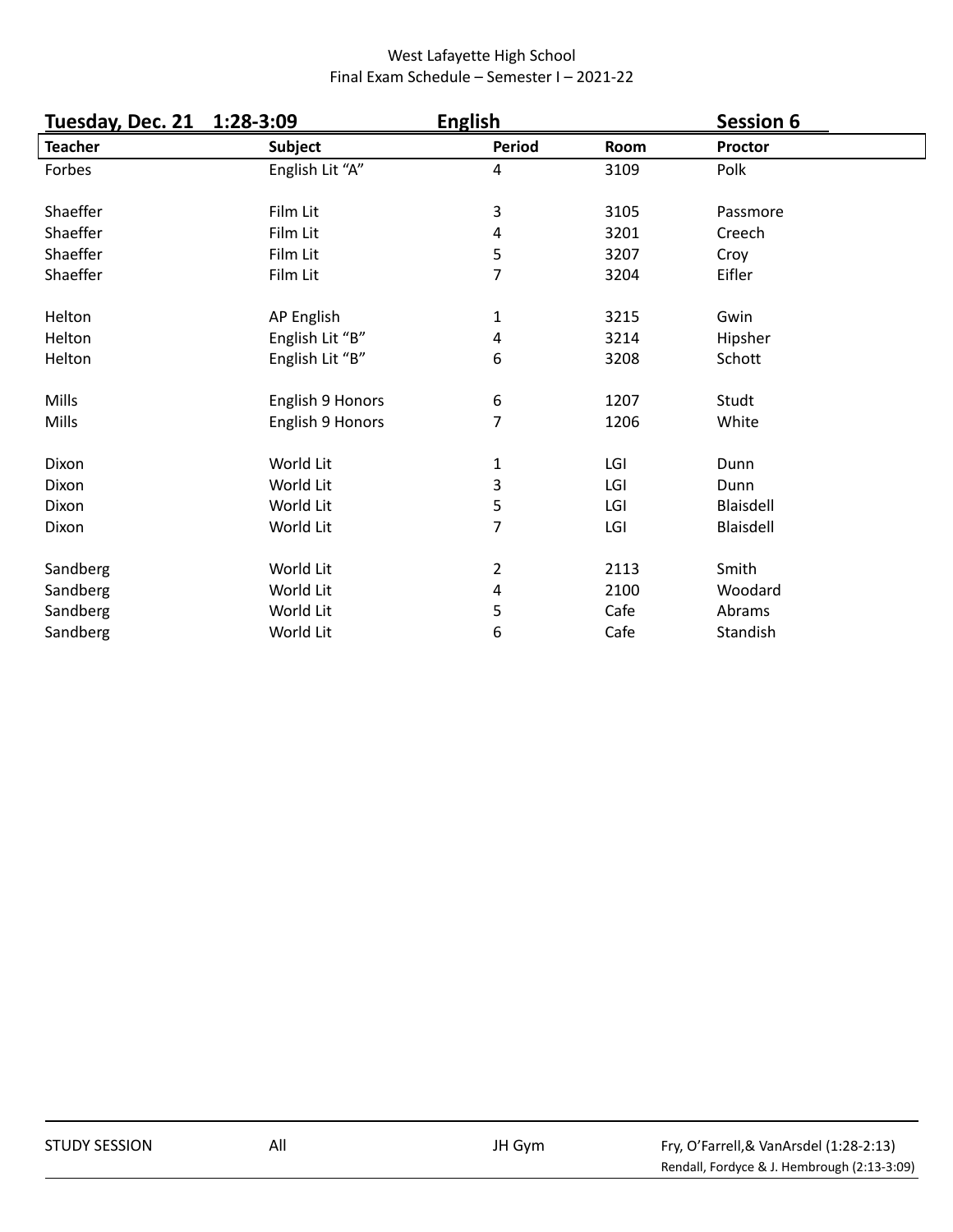| <b>Wednesday, Dec. 22</b> | 8:20-9:56                    |                | <b>Social Studies</b> | <b>Session 7</b> |
|---------------------------|------------------------------|----------------|-----------------------|------------------|
| <b>Teacher</b>            | <b>Subject</b>               | <b>Period</b>  | Room                  | Proctor          |
| Eifler                    | ICP <sub>9</sub>             | $\mathbf{1}$   | LGI                   | Eifler           |
| Eifler                    | ICP <sub>9</sub>             | 2              | LGI                   | Eifler           |
| Gwin                      | <b>ICP</b>                   | 1              | LGI                   | Gwin             |
| Gwin                      | ICP                          | $\overline{2}$ | LGI                   | Gwin             |
| Ambrose                   | U.S. History                 | 7              | 2101                  | Dixon            |
| Pugh                      | World History Honors         | 1              | 2117                  | Forbes           |
| Pugh                      | World History Honors         | 5              | 2124                  | Helton           |
| Pugh                      | World History Honors         | 7              | 2121                  | Sandberg         |
| Boaz                      | AP U.S. History              | 6              | 2113                  | Smith            |
| Levy                      | World History                | 1              | 3207                  | Croy             |
| Levy                      | World History                | 4              | 3114                  | Huckstep         |
| Levy                      | World History                | 6              | 3201                  | Creech           |
| D. Joest                  |                              | 2              | 3208                  | Schott           |
| D. Joest                  | U.S. History<br>U.S. History | 3              | 3211                  | von Werder       |
| D. Joest                  | Government                   | 5              | 3200                  | Whitcomb         |
| D. Joest                  | Government                   | 7              | 3214                  | Hipsher          |
|                           |                              |                |                       |                  |

| <b>STUDY SESSION</b> | All | JH Gym | Hart, Riesterer & Heim (8:20-9:05)   |
|----------------------|-----|--------|--------------------------------------|
|                      |     |        | Beyogle, Fry & VanArsdel (9:05-9:50) |